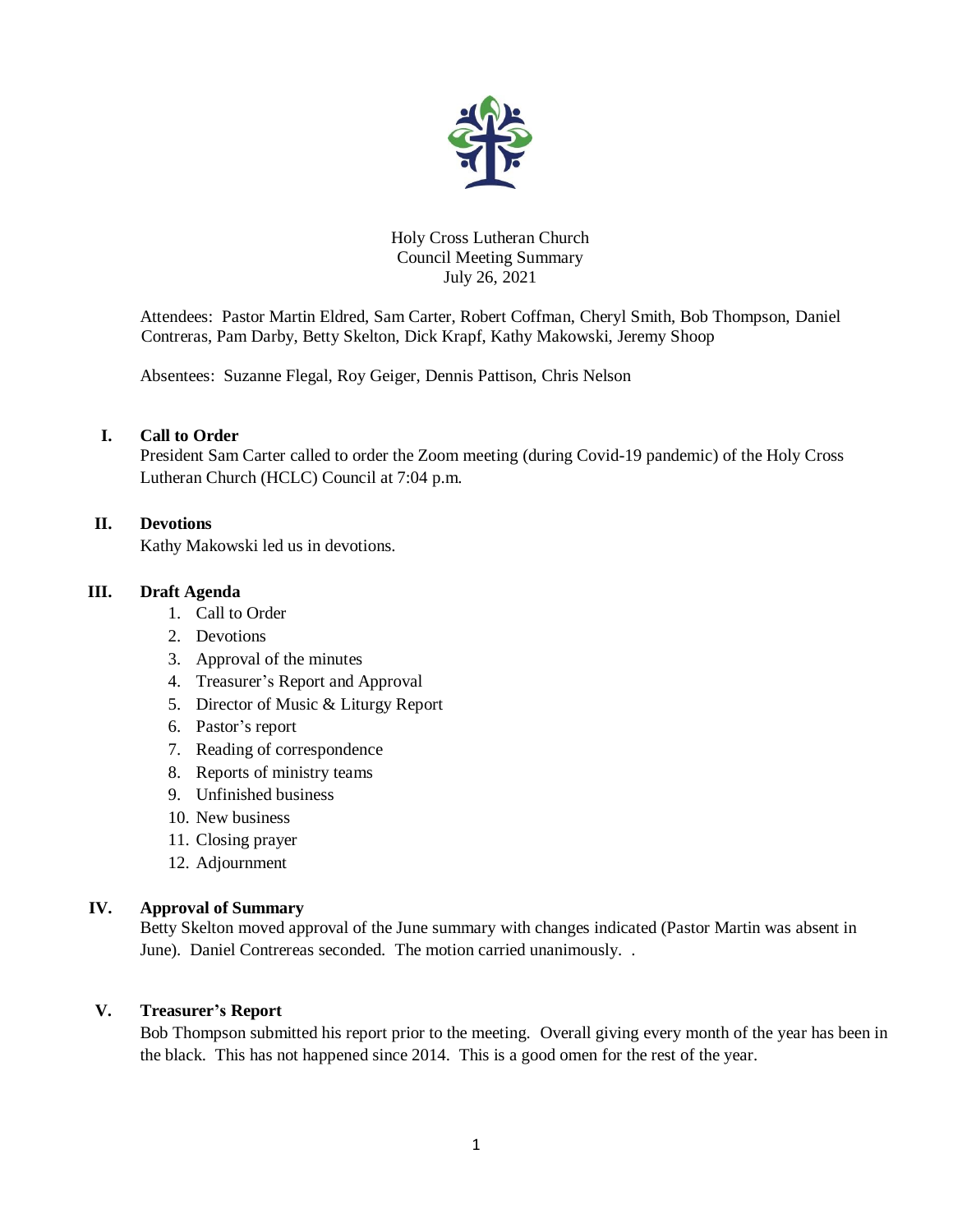### **VI. Director of Music and Liturgy Report**

Jeremy Shoop sent his written report before the meeting. He has nothing additional.

### **VII. Pastor's Report**

Pastor Martin sent out his report prior to the meeting. He said we don't know what is coming up in the future and asks that people remain resilient. He reminds us that we're really not in control. The next month will make a big impact. He will start initiating RIC in September with one or two community meetings. A lot will depend on responses from those meetings. The welcoming statement has been communicated.

### **VIII. Reports of Ministry Teams**

Worship – Kathy Makowski did not have a report but said the committee will be meeting next week. Pastor Martin said that the Synod is sponsoring a hybrid church workshop tonight at 8 p.m. from the SE Texas Synod. He will send out the links and it can be viewed at a later date.

Fellowship – Pam Darby thanked everyone for their help for the  $4<sup>th</sup>$  of July event. It went very well.

Education – Betty Skelton asked which nursery attendant is no longer here. She was told that it is Erica. She is asking about the cost of background checks for her replacement. Bob said he thinks it is somewhere between \$50 and \$100. Dick Krapf thinks it may be closer to \$100. Sam Carter told Betty to budget for \$100.

Rob Coffman extended kudos to Charlie for great records and to the staff for great reporting. He said thanks to everyone. He asked that everyone send their budgets to him by August  $9<sup>th</sup>$ .

#### **Unfinished Business**

It has been brought to our attention that there are potential problems with the agreement with the City Coach buses parking on our parking lot. It could impact our tax exempt status. We can't have commercial vehicles parking on our property and we will have to ask them to remove them from the property. Rob said that he does not understand the process as no contract was signed. An officer of the church must sign. A shortened approval process had been used by the staff. Do we need to amend the constitution? Pastor Martin said it is a good learning opportunity and was always done with good intentions.

Sam Carter mentioned that we have received a request from an adjoining neighbor asking for permission to come onto our property for tree removal from his property. The arborist is licensed and would be responsible for any damage to our property. Sam made the motion to tell Teresa to go ahead if they are licensed and bonded. Kathy Makowski approved and Daniel Contreras seconded. The motion passed unanimously.

Renters – Sam asked if we should provide allowance for set up and take down time. Sam said he doesn't have a problem with a half hour on each end. Pastor Martin is concerned about people pushing out the times. Kathy Makowski suggested that we charge by the hour. It was noted that renters are coming in at other times. The problem is that there no staff person has the authority to oversee it. Sam said we could probably control access with a security code, but it is not set up yet. There have been conflicts with the quilters and the  $7<sup>th</sup>$  Day Adventists on Saturdays. We have the ability to check the cameras and could enforce payment based on usage. Modifications would have to be made to the contracts going forward. Sam will work with Teresa on getting something sent out.